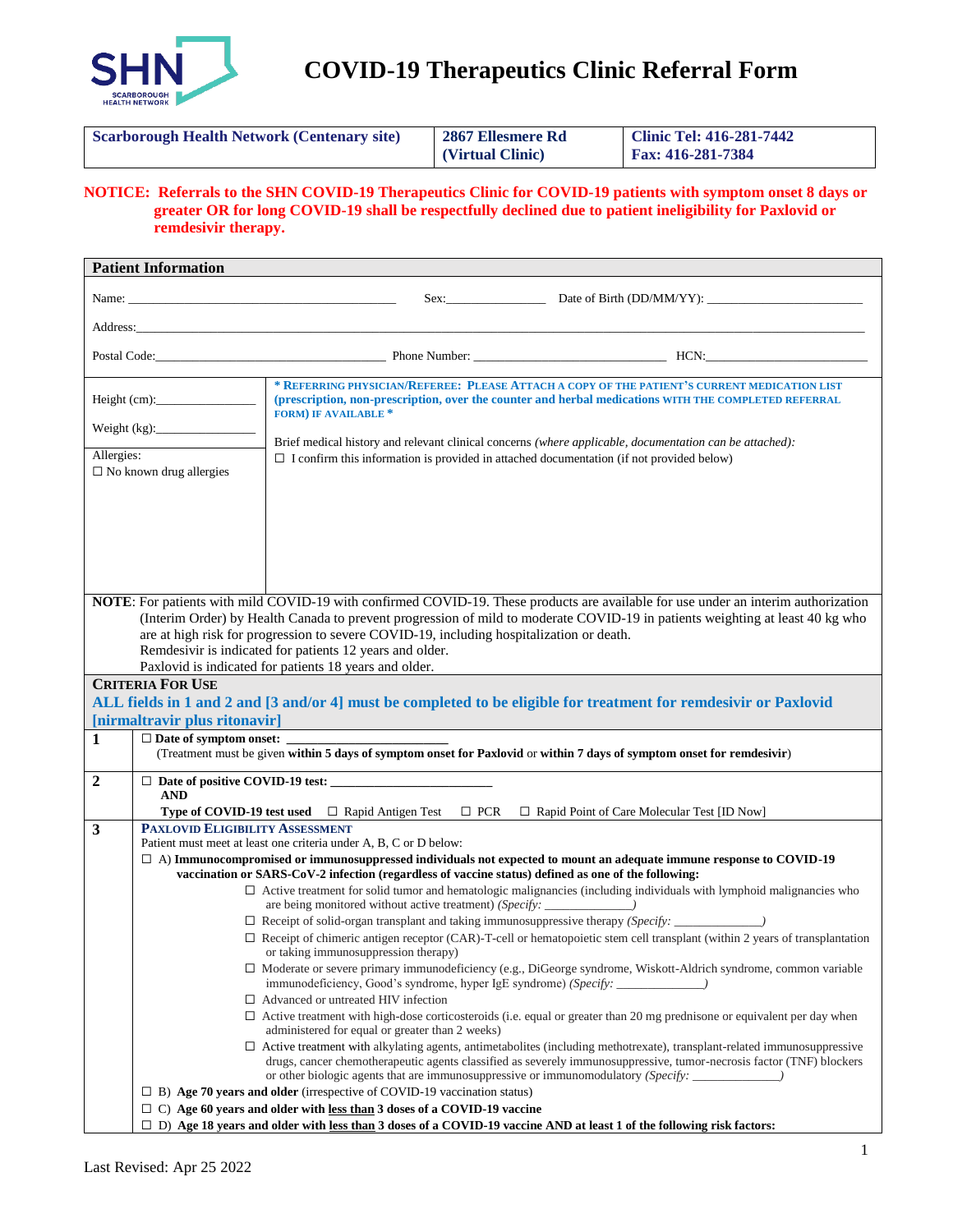

## **SHN** COVID-19 Therapeutics Clinic Referral Form

|                                                                                  | • Diabetes Mellitus                                                                                                                                                                      |  |  |  |  |  |  |
|----------------------------------------------------------------------------------|------------------------------------------------------------------------------------------------------------------------------------------------------------------------------------------|--|--|--|--|--|--|
|                                                                                  | • Obesity (Body mass index equal or greater than $30 \text{ kg/m}^2$ )                                                                                                                   |  |  |  |  |  |  |
|                                                                                  | • Cardiovascular Disease (e.g. heart disease, congestive heart failure, hypertension)                                                                                                    |  |  |  |  |  |  |
|                                                                                  | • Chronic Kidney Disease (eGFR 30 to less than 60 mL/min/1.73 m <sup>2</sup> )<br>• Chronic Liver Disease (Child-Pugh class B)                                                           |  |  |  |  |  |  |
|                                                                                  | • Chronic Respiratory Disease (including cystic fibrosis)                                                                                                                                |  |  |  |  |  |  |
|                                                                                  | • Cerebral Palsy                                                                                                                                                                         |  |  |  |  |  |  |
|                                                                                  | • Intellectual or Developmental Disability                                                                                                                                               |  |  |  |  |  |  |
|                                                                                  | · Sickle Cell Disease                                                                                                                                                                    |  |  |  |  |  |  |
|                                                                                  | • Pregnancy                                                                                                                                                                              |  |  |  |  |  |  |
| $\overline{\mathbf{4}}$                                                          | <b>REMDESIVIR ELIGIBILITY ASSESSMENT</b>                                                                                                                                                 |  |  |  |  |  |  |
|                                                                                  | $\Box$ <b>Be Symptomatic.</b> Specify symptoms:                                                                                                                                          |  |  |  |  |  |  |
|                                                                                  | $\Box$ Be willing to travel to the clinic located at the SHN Centenary hospital to receive therapy (for non-Long Term Care Home patients)                                                |  |  |  |  |  |  |
|                                                                                  | AND patient must meet at least one criteria under A, B, C or D below:                                                                                                                    |  |  |  |  |  |  |
|                                                                                  | $\Box$ A) Immunocompromised or immunosuppressed individuals not expected to mount an adequate immune response to COVID-19                                                                |  |  |  |  |  |  |
|                                                                                  | vaccination or SARS-CoV-2 infection (regardless of vaccine status) defined as one of the following:                                                                                      |  |  |  |  |  |  |
|                                                                                  | $\Box$ Active treatment for solid tumor and hematologic malignancies (including individuals with lymphoid malignancies who are being                                                     |  |  |  |  |  |  |
|                                                                                  | monitored without active treatment) (Specify: _____________)                                                                                                                             |  |  |  |  |  |  |
|                                                                                  |                                                                                                                                                                                          |  |  |  |  |  |  |
|                                                                                  | $\Box$ Receipt of chimeric antigen receptor (CAR)-T-cell or hematopoietic stem cell transplant (within 2 years of transplantation or                                                     |  |  |  |  |  |  |
|                                                                                  | taking immunosuppression therapy)                                                                                                                                                        |  |  |  |  |  |  |
|                                                                                  | $\Box$ Moderate or severe primary immunodeficiency (e.g., DiGeorge syndrome, Wiskott-Aldrich syndrome, common variable                                                                   |  |  |  |  |  |  |
|                                                                                  | immunodeficiency, Good's syndrome, hyper IgE syndrome) (Specify: ______________)                                                                                                         |  |  |  |  |  |  |
|                                                                                  | $\Box$ Advanced or untreated HIV infection                                                                                                                                               |  |  |  |  |  |  |
|                                                                                  | $\Box$ Active treatment with high-dose corticosteroids (i.e. equal or greater than 20 mg prednisone or equivalent per day when                                                           |  |  |  |  |  |  |
|                                                                                  | administered for equal or greater than 2 weeks)<br>$\Box$ Active treatment with alkylating agents, antimetabolites (including methotrexate), transplant-related immunosuppressive drugs, |  |  |  |  |  |  |
|                                                                                  | cancer chemotherapeutic agents classified as severely immunosuppressive, tumor-necrosis factor (TNF) blockers or other                                                                   |  |  |  |  |  |  |
|                                                                                  | biologic agents that are immunosuppressive or immunomodulatory (Specify:                                                                                                                 |  |  |  |  |  |  |
|                                                                                  | $\Box$ B) Unvaccinated individuals (0 doses of any COVID-19 vaccine)                                                                                                                     |  |  |  |  |  |  |
|                                                                                  | $\Box$ Age equal or greater than 70 years                                                                                                                                                |  |  |  |  |  |  |
|                                                                                  | $\Box$ Age equal or greater than 40 with 1 or more risk factors <sup>*</sup>                                                                                                             |  |  |  |  |  |  |
|                                                                                  | $\Box$ Age equal or greater than 12 with 3 or more risk factors <sup>*</sup>                                                                                                             |  |  |  |  |  |  |
|                                                                                  | $\Box$ Pregnant                                                                                                                                                                          |  |  |  |  |  |  |
|                                                                                  | $\Box$ C) Individuals who have had 1 or 2 doses of a COVID-19 vaccine                                                                                                                    |  |  |  |  |  |  |
|                                                                                  |                                                                                                                                                                                          |  |  |  |  |  |  |
|                                                                                  | $\Box$ Age equal or greater than 70 with 1 or more risk factors <sup>4</sup>                                                                                                             |  |  |  |  |  |  |
|                                                                                  | $\Box$ Age equal or greater than 20 with 3 or more risk factors <sup>*</sup>                                                                                                             |  |  |  |  |  |  |
|                                                                                  | $\Box$ D) Individuals who have had 3 doses of a COVID-19 vaccine                                                                                                                         |  |  |  |  |  |  |
|                                                                                  | $\Box$ Age equal or greater than 70 with 3 or more risk factors <sup>*</sup>                                                                                                             |  |  |  |  |  |  |
|                                                                                  |                                                                                                                                                                                          |  |  |  |  |  |  |
|                                                                                  | List of Risk Factors:                                                                                                                                                                    |  |  |  |  |  |  |
|                                                                                  | • Indigenous (First Nations, Inuit, or Métis)<br>• Members of Racialized Communities (e.g. Arab, Middle Eastern, Black, Latin American, Indo-Caribbean, South Asian, Southeast Asian,    |  |  |  |  |  |  |
|                                                                                  | or West Asian) $16$                                                                                                                                                                      |  |  |  |  |  |  |
|                                                                                  | • Obesity (Body mass index equal or greater than $30 \text{ kg/m}^2$ )                                                                                                                   |  |  |  |  |  |  |
|                                                                                  | • Cardiovascular Disease (including hypertension)                                                                                                                                        |  |  |  |  |  |  |
|                                                                                  | • Cerebral Palsy                                                                                                                                                                         |  |  |  |  |  |  |
|                                                                                  | • Chronic Kidney Disease (eGFR less than 60 mL/min/1.73 m <sup>2</sup> or dialysis)                                                                                                      |  |  |  |  |  |  |
|                                                                                  | • Chronic Liver Disease (Child-Pugh class B or C)<br>• Chronic Respiratory Disease (including cystic fibrosis and asthma)                                                                |  |  |  |  |  |  |
|                                                                                  | • Diabetes Mellitus                                                                                                                                                                      |  |  |  |  |  |  |
|                                                                                  | • Intellectual Disability                                                                                                                                                                |  |  |  |  |  |  |
|                                                                                  | • Sickle Cell Disease                                                                                                                                                                    |  |  |  |  |  |  |
| Prescriber/Referee Attestation (Must be checked to be eligible for treatment)    |                                                                                                                                                                                          |  |  |  |  |  |  |
|                                                                                  | $\Box$ I affirm that my patient meets above criteria for use                                                                                                                             |  |  |  |  |  |  |
|                                                                                  |                                                                                                                                                                                          |  |  |  |  |  |  |
|                                                                                  |                                                                                                                                                                                          |  |  |  |  |  |  |
|                                                                                  |                                                                                                                                                                                          |  |  |  |  |  |  |
|                                                                                  |                                                                                                                                                                                          |  |  |  |  |  |  |
|                                                                                  |                                                                                                                                                                                          |  |  |  |  |  |  |
|                                                                                  |                                                                                                                                                                                          |  |  |  |  |  |  |
|                                                                                  |                                                                                                                                                                                          |  |  |  |  |  |  |
| Referral Physician's Billing # (if applicable): ________________________________ |                                                                                                                                                                                          |  |  |  |  |  |  |
|                                                                                  |                                                                                                                                                                                          |  |  |  |  |  |  |
| $\Box$ RN/RPN (if applicable)                                                    |                                                                                                                                                                                          |  |  |  |  |  |  |
| $\Box$ Referred from SHN COVID-19 Clinical Assessment Centre (if applicable)     |                                                                                                                                                                                          |  |  |  |  |  |  |
|                                                                                  |                                                                                                                                                                                          |  |  |  |  |  |  |